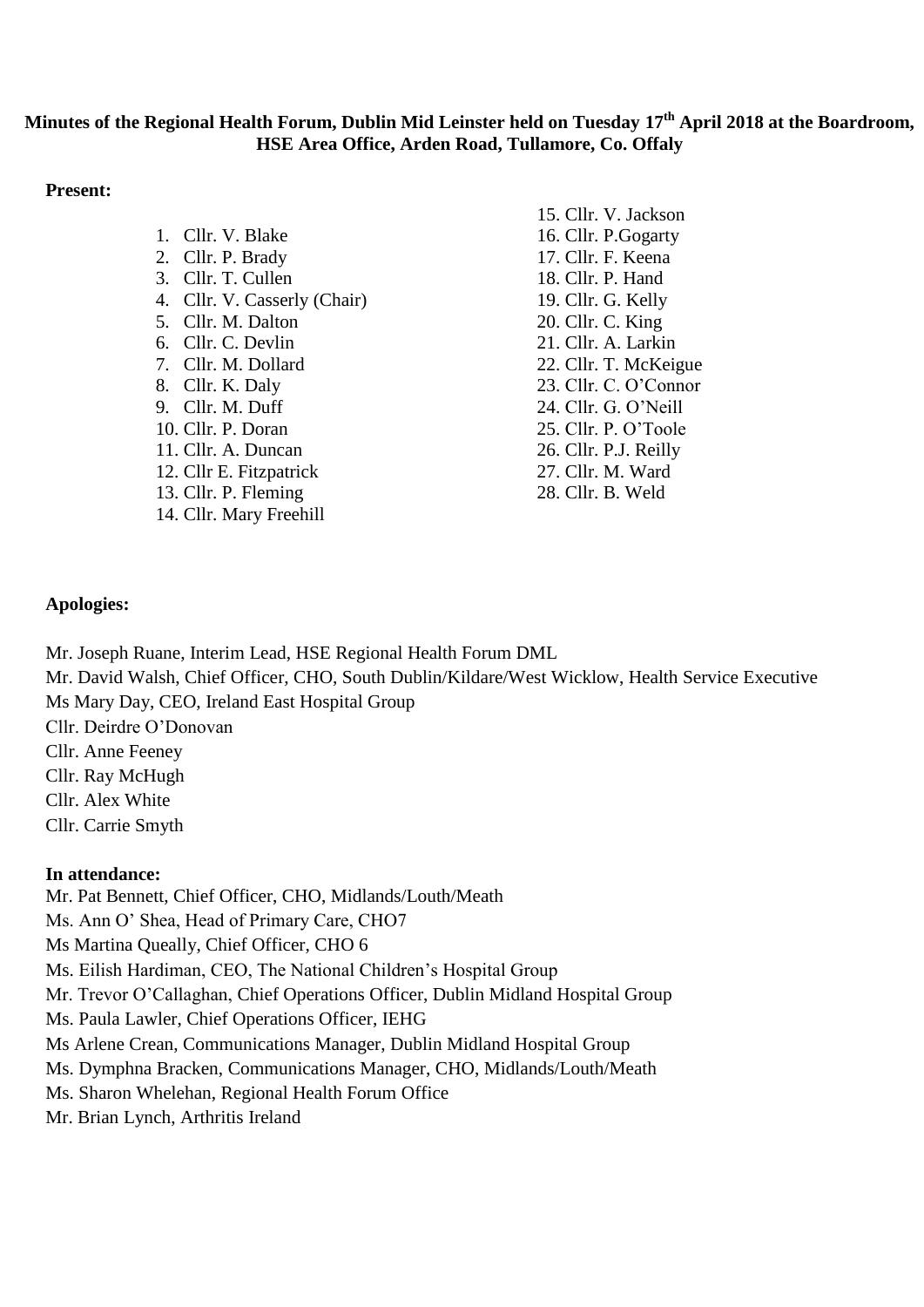Cllrs suspended standing orders to address an issue regarding the relocation of Midoc Services from Birr and Edenderry to Tullamore. Cllr. Fitzpatrick proposed an emergency motion to ask the HSE to arrange a meeting between public representative and Midoc Services and asked for support from the forum members. This was agreed.

Mr. Pat Bennett, Chief Officer of Midlands/Louth/Meath CHO that members read through the Operational Plans for each CHO and Hospital Group and raise questions at the next Regional Health Forum meeting. Members agreed.

## **18:03:01 Adoption of minutes of the meetings of the Regional Health Forum, Dublin – Mid Leinster held on 20th February 2018**

On the proposal of Cllr. Brady and seconded by Cllr. McKeigue the minutes of the Regional Health Forum, Dublin Mid-Leinster held on Tuesday 20th February 2018 were adopted.

## **18:01:02 HSE Update – Arteritis Ireland- Brian Lynch**

Cllr. Vicki Casserly (Chairperson) introduced Brian Lynch, Communications Manager at Arthritis Ireland to the forum members. Mr Lynch gave a detailed presentation explaining the cause and types of arteritis and the great work that Arthritis Ireland do for people who suffer with this debilitating disease.

Members thanked Mr. Lynch for a very informative presentation.

Members asked questions following the presentation and the below issues were raised.

### **Types**

- **Oesteo**
- **Autoimmune**

Mr Lynch spoke about the background of arteritis to the forum members. He explained that a lot falls under the umbrella term and there a vast range of things that cause arteritis such as autoimmune diseases, corroding of joints and the body attacking itself for reasons unknown.

They are also certain pain triggers for sufferers, such as smoking.

#### **Advocacy**

Members queried what services and support systems were available through Arteritis Ireland. Brian advised that there was 20 branches located throughout Ireland as well as dedicated mobile branches that offer a wide range of services, advice and support to people suffering with arteritis. For example they

• Organise walks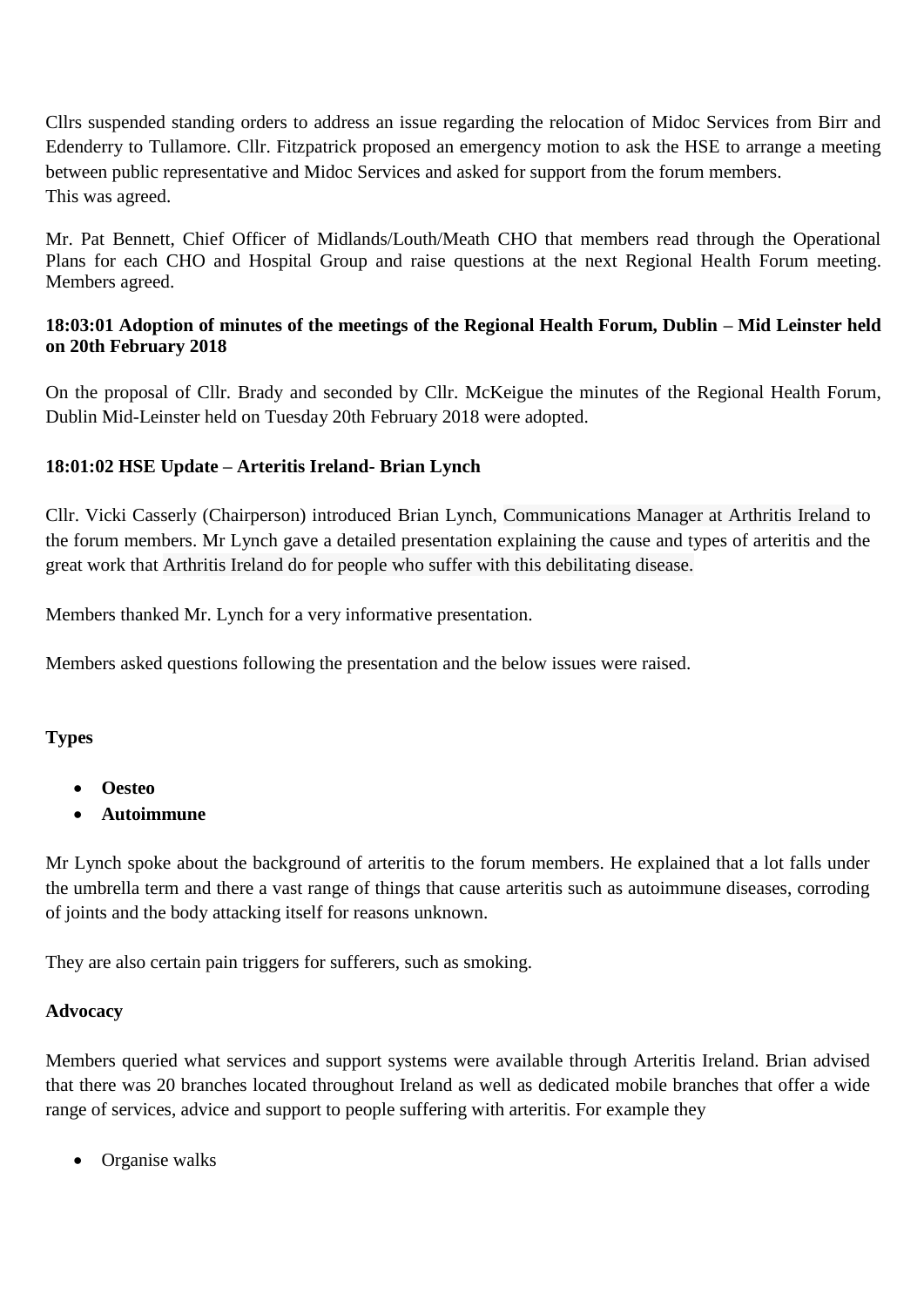- Organise self-management courses
- Link in with hospitals/rheumatology department

They are also currently building a new website which will provide all the necessary information.

### **Juvenile Arteritis**

There are 1,200 children living with juvenile arthritis in Ireland. JA in turn affects the child's whole familytheir parents and siblings. Families want a normal childhood for their child and Arteritis Ireland provide a JA programme has been specially tailored to help achieve that. They also provide information in an online hub for the different age categories.

Eilish Hardiman, CEO of the Children's Hospital Group, responded to the query regarding the paediatric consultant post. Currently 1 is in place and 1 has been offered. The funding is with NDPF. Early intervention is key.

## **Further information**

### **[www.arthritisireland.ie](http://www.arthritisireland.ie/)**

The website contains a vast amount of information including a **6-week Living Well with Arthritis and Related Conditions** course which would be very beneficial to anyone suffering with arteritis.

**18:03:03 Motions**

### **Motion 1**

That this Regional Health Forum Dublin Mid-Leinster welcomes the progress on the Building Programme of the National Children's Hospital and seeks a detailed report including confirmation in respect of the schedule being followed on the provision of the proposed Satellite Centre at Tallaght Hospital and in reporting can we also have confirmation of contact being maintained with local communities in respect of this important project and can we have a statement.

### **Cllr. Charlie O'Connor**

A report on this motion was prepared by Eilish Hardiman, CEO of the Children's Hospital Group. Cllr. O'Connor thanked Ms Hardiman for the response and noted the report.

While on the subject of Tallaght hospital, Cllr. Devlin took the opportunity to commend the staff at Tallaght hospital to Ms Hardiman.

### **Motion 2**

That the manager set out what continuing care services are available to a person with an over 70's GP Medical Card Only

Will they have the services of the PHN, Physio and OTs and what level of care can they expect.